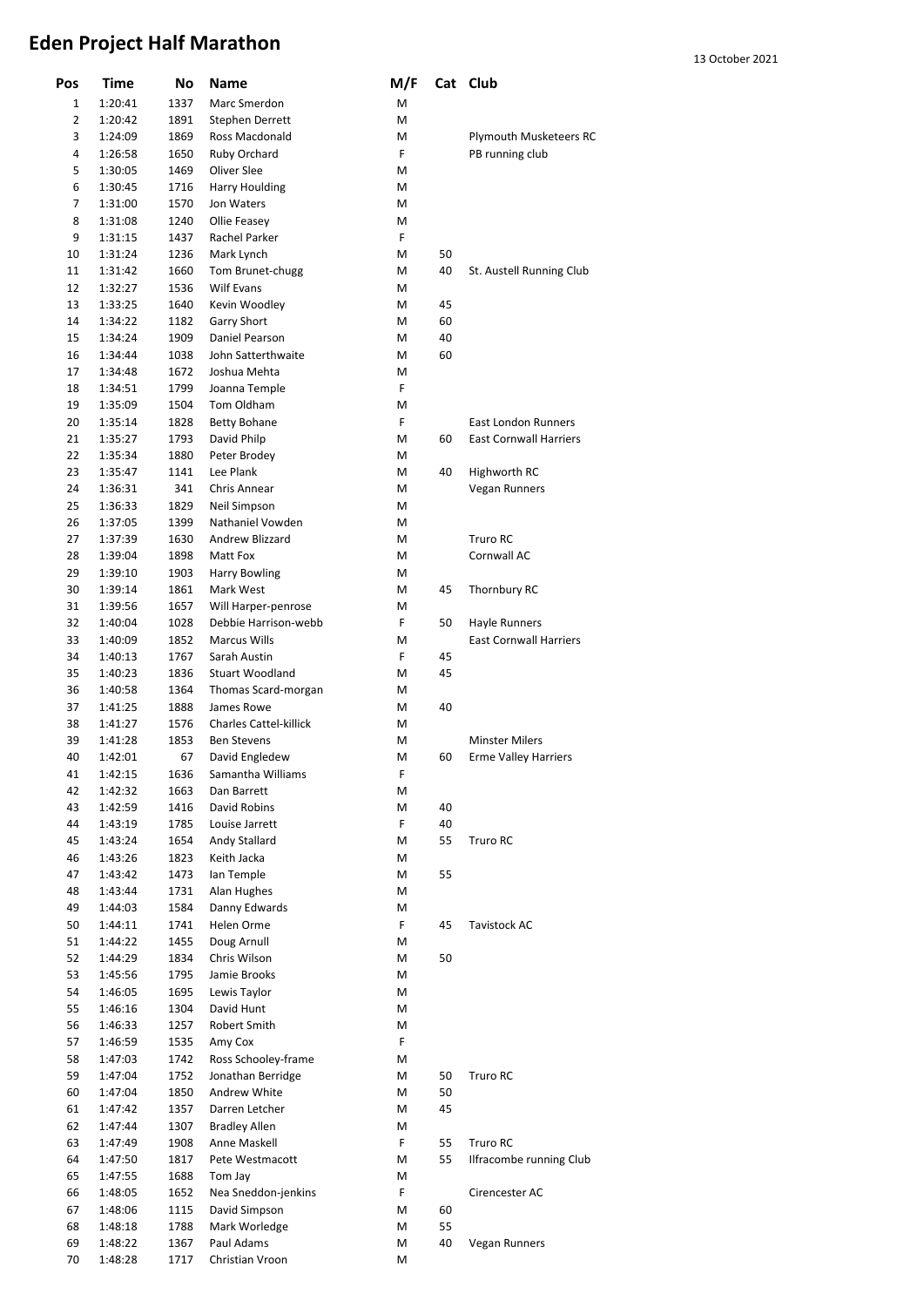| Pos        | Time               | No           | Name                               | M/F    |          | Cat Club                               |
|------------|--------------------|--------------|------------------------------------|--------|----------|----------------------------------------|
| 71         | 1:48:32            | 1885         | Karen Pascoe Harrison              | F      | 50       | Cornwall AC                            |
| 72         | 1:48:53            | 1341         | Jordan Singh                       | M      |          |                                        |
| 73         | 1:49:02            | 1614         | Andrew Walton                      | М      |          |                                        |
| 74         | 1:49:48            | 1378         | Nigel Vickery                      | M      | 60       |                                        |
| 75         | 1:49:56            | 1791         | Chris Bell                         | М      |          |                                        |
| 76         | 1:50:00            | 1566         | Michael Hylands                    | М      | 40       |                                        |
| 77         | 1:50:03            | 1667         | <b>Martin Berry</b>                | М      | 40       |                                        |
| 78         | 1:50:08            | 1896         | Craig Varcoe                       | М      |          |                                        |
| 79         | 1:50:09            | 1849         | Lucy Coomer                        | F      |          |                                        |
| 80         | 1:50:22            | 1794         | Laura Brooks                       | F      |          | Chippenham Harriers '83                |
| 81         | 1:50:28            | 1633         | Harry Curgenven                    | М      |          |                                        |
| 82         | 1:50:35            | 1321         | John Stock                         | М      | 40       |                                        |
| 83         | 1:50:41            | 1599         | Matthew Tamblyn                    | М      |          |                                        |
| 84         | 1:50:52            | 1779         | Andrew Vosper                      | M      | 60       | <b>Bodmin Road Runners</b>             |
| 85         | 1:50:53            | 1384         | James Walker                       | М      | 40       |                                        |
| 86         | 1:50:54            | 1773         | Joanna Quinn                       | F      |          |                                        |
| 87         | 1:50:54            | 1798         | Sean Quinn                         | M      | 50       |                                        |
| 88         | 1:51:03            | 1806         | John Bosustow                      | М      | 45       |                                        |
| 89         | 1:51:03            | 190          | Daniel Smith                       | M      |          |                                        |
| 90         | 1:51:09            | 1753         | Matt Allan                         | M      | 40       |                                        |
| 91         | 1:51:15            | 1454         | Samuel Jones                       | М      |          |                                        |
| 92         | 1:51:18            | 1239         | Sam Parker                         | M      |          |                                        |
| 93         | 1:51:18            | 1238         | Peter Archer                       | М      |          |                                        |
| 94         | 1:51:28            | 1745         | Paul Oliver                        | M      | 55       | <b>Falmouth RRC</b>                    |
| 95         | 1:51:40            | 1017         | Paul Grayston                      | M      | 60       |                                        |
| 96         | 1:51:46            | 1692         | Tom Twentyman                      | М      |          |                                        |
| 97         | 1:52:06            | 1800         | Karine Gallais                     | F      | 45       |                                        |
| 98<br>99   | 1:52:20            | 1699         | <b>Ricky Port</b>                  | М<br>M |          |                                        |
| 100        | 1:52:34            | 1610         | Red Nelson<br><b>Grace Barratt</b> | F      |          |                                        |
|            | 1:52:53            | 1590         | Sarah Adnett                       | F      |          |                                        |
| 101<br>102 | 1:52:57<br>1:52:59 | 1872<br>1871 | Paul Adnett                        | M      | 45<br>45 | Just Jog Bideford<br>Just Jog Bideford |
| 103        | 1:53:07            | 1394         | Emma Cox                           | F      | 55       |                                        |
| 104        | 1:53:16            | 1704         | <b>Richard Robbins</b>             | M      |          |                                        |
| 105        | 1:53:27            | 1369         | Archie Barraclough                 | М      |          |                                        |
| 106        | 1:53:29            | 1351         | Phil Jacobson                      | М      | 50       |                                        |
| 107        | 1:53:47            | 1824         | Jon Fletcher                       | М      |          | St. Austell Running Club               |
| 108        | 1:53:49            | 1656         | Peter Allen                        | М      | 60       | Newquay Road Runners                   |
| 109        | 1:53:57            | 1494         | Eve Hearle                         | F      | 40       | Newquay Road Runners                   |
| 110        | 1:54:04            | 1790         | <b>Thom Haines</b>                 | Μ      |          |                                        |
| 111        | 1:54:06            | 1659         | Andrew Loat                        | М      |          |                                        |
| 112        | 1:54:09            | 1586         | Simon Hambury                      | М      | 40       |                                        |
| 113        | 1:54:21            | 1801         | George Brand                       | М      |          |                                        |
| 114        | 1:54:26            | 288          | Rebecca Chew                       | F      |          |                                        |
| 115        | 1:54:31            | 1781         | Sophie Worledge                    | F      |          |                                        |
| 116        | 1:54:32            | 1411         | Simon Hall                         | М      |          |                                        |
| 117        | 1:54:57            | 1826         | Nick Pope                          | Μ      | 55       | Looe Pioneers RC                       |
| 118        | 1:54:58            | 1617         | Aaron Sandhu                       | Μ      |          |                                        |
| 119        | 1:54:58            | 1606         | <b>Timothy Strasman</b>            | М      | 40       |                                        |
| 120        | 1:55:09            | 1143         | Michelle Bright                    | F      | 45       | <b>Bideford AAC</b>                    |
| 121        | 1:55:19            | 268          | Phil Sutton                        | М      | 50       |                                        |
| 122        | 1:55:21            | 1329         | Richard Drysdale                   | М      | 50       |                                        |
| 123        | 1:55:38            | 1040         | Gareth Hawcroft                    | М      | 45       | Plymouth Musketeers RC                 |
| 124        | 1:55:42            | 1631         | Jenna Hart                         | F      |          |                                        |
| 125        | 1:55:56            | 1497         | Luke Bennett                       | М      | 55       |                                        |
| 126        | 1:56:07            | 1682         | Gregory Philp                      | Μ      |          |                                        |
| 127        | 1:56:07            | 1374         | James Brett                        | Μ      | 55       |                                        |
| 128        | 1:56:17            | 1311         | Frank Kelsall                      | Μ      | 40       | South West Road Runners                |
| 129        | 1:56:34            | 1474         | Alison Temple                      | F      | 55       |                                        |
| 130        | 1:56:40            | 1686         | Michael Counter                    | М      | 55       | St. Austell Running Club               |
| 131        | 1:56:43            | 1733         | Ben Bulson                         | Μ      |          |                                        |
| 132        | 1:56:45            | 1425         | Stephen Powell                     | Μ      | 40       |                                        |
| 133        | 1:56:52            | 1875         | Nathan Hawke                       | Μ      |          |                                        |
| 134        | 1:56:52            | 1868         | Mark Channing                      | М      |          |                                        |
| 135        | 1:56:57            | 1819         | Ed Smit                            | М      |          |                                        |
| 136        | 1:56:59            | 1335         | Tom Dalton                         | М      |          |                                        |
| 137        | 1:57:18            | 1873         | Jade Biggs                         | F      |          |                                        |
| 138        | 1:57:20            | 1895         | Neil De Bremaeker                  | М      | 40       |                                        |
| 139        | 1:57:50            | 1529         | Anatoly Ermolaev                   | М      |          |                                        |
| 140        | 1:57:52            | 1862         | James Butler                       | М      |          |                                        |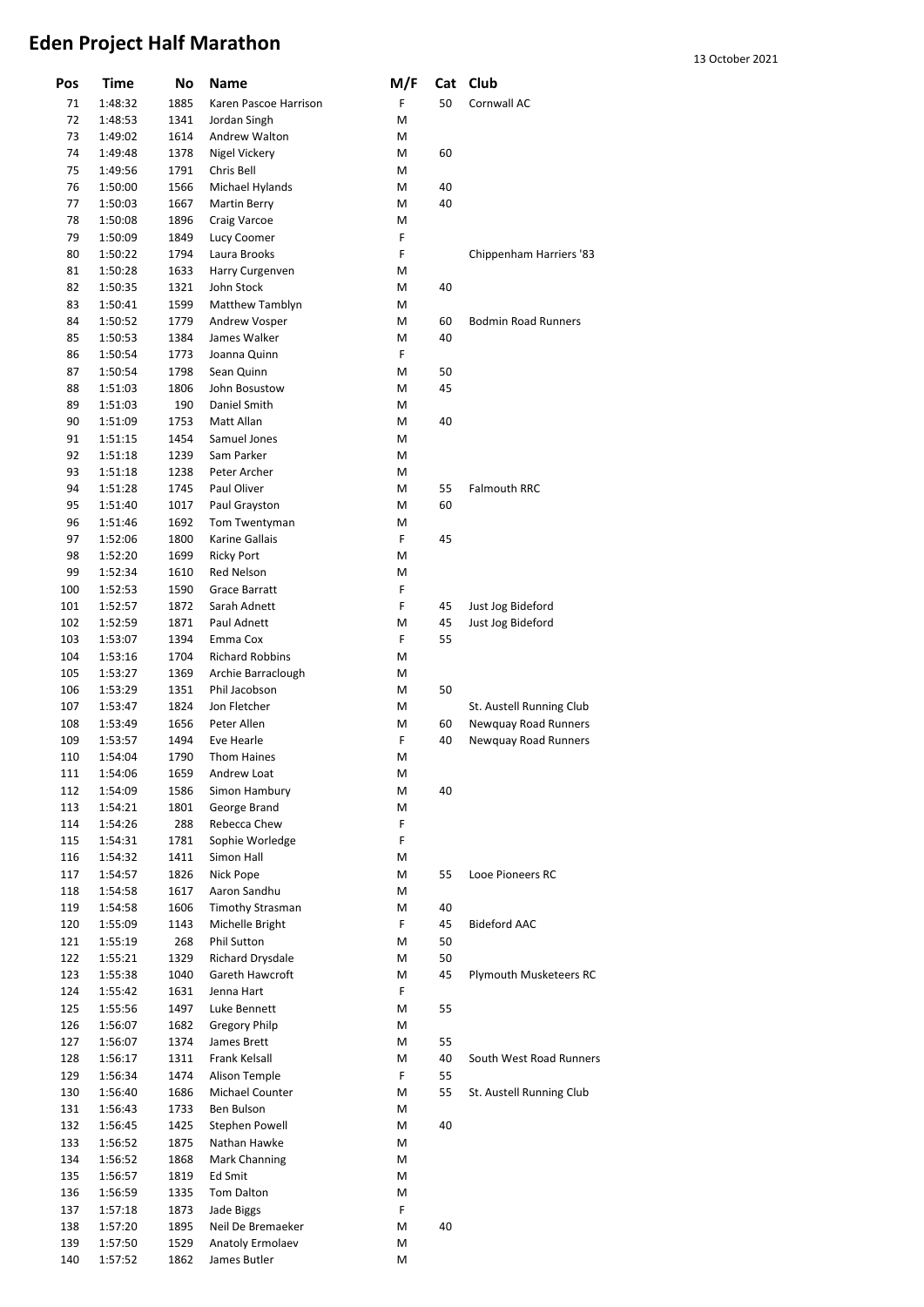| Pos        | Time               | No           | <b>Name</b>                   | M/F    |    | Cat Club                      |
|------------|--------------------|--------------|-------------------------------|--------|----|-------------------------------|
| 141        | 1:57:53            | 1698         | <b>Anthony Burrows</b>        | М      | 55 | Hayle Runners                 |
| 142        | 1:58:01            | 1768         | Amber King                    | F      |    |                               |
| 143        | 1:58:04            | 1472         | Les Arnett                    | М      | 60 | Ampthill & Flitwick Flyers RC |
| 144        | 1:58:05            | 1651         | Alison Quinn                  | F      | 40 |                               |
| 145        | 1:58:35            | 1458         | Connor Jamison                | М      |    |                               |
| 146        | 1:58:35            | 1459         | Nicola Pidgeon                | F      |    |                               |
| 147        | 1:58:42            | 1530         | Emma Bohane                   | F      |    |                               |
| 148        | 1:58:45            | 1203         | James Timmins                 | М      | 45 |                               |
| 149        | 1:59:05            | 1521         | Sian Bates                    | F      |    | Newquay Road Runners          |
| 150        | 1:59:16            | 1874         | Matthew Chapman               | М      |    |                               |
| 151        | 1:59:18            | 1319         | Sarah Mitchell                | F      | 50 |                               |
| 152        | 1:59:19            | 1786         | Ryan Pearce                   | М      |    |                               |
| 153        | 1:59:29            | 1315         | James Watson                  | М      | 45 |                               |
| 154        | 2:00:05            | 1774         | Natasha Hennings              | F      | 45 |                               |
| 155        | 2:00:06            | 388          | <b>Bernie Murphy</b>          | М      | 45 |                               |
| 156        | 2:00:06            | 143          | Sam Lewis                     | М      |    |                               |
| 157        | 2:00:18            | 1612         | <b>Stuart Stedman</b>         | M      | 40 |                               |
| 158        | 2:00:18<br>2:00:24 | 1727         | James Cruise                  | М      |    |                               |
| 159        |                    | 1440         | Jacob Platts<br>Graham Bell   | М<br>Μ |    |                               |
| 160<br>161 | 2:00:24<br>2:00:34 | 1441<br>1484 | Percy Amiss                   | Μ      | 55 |                               |
| 162        | 2:00:35            | 1592         | <b>Thomas Downes</b>          | M      |    |                               |
| 163        | 2:00:35            | 1485         | <b>Harold Amiss</b>           | М      |    |                               |
| 164        | 2:00:40            | 1766         | George White                  | М      |    |                               |
| 165        | 2:00:46            | 1084         | Julian Mole                   | М      | 50 |                               |
| 166        | 2:00:50            | 1471         | <b>Emily Spargo</b>           | F      |    |                               |
| 167        | 2:00:52            | 1735         | Nikki Williams                | F      | 40 | Looe Pioneers RC              |
| 168        | 2:01:00            | 1503         | Ronan Spencer                 | М      |    |                               |
| 169        | 2:01:07            | 1439         | Angela Little                 | F      | 40 |                               |
| 170        | 2:01:13            | 1913         | Harriet Ruth Kennedy          | F      |    |                               |
| 171        | 2:01:13            | 1914         | Stephen Daly                  | М      |    |                               |
| 172        | 2:01:15            | 1444         | Natalie Martin                | F      |    |                               |
| 173        | 2:01:16            | 1453         | Christopher Waterworth        | М      |    |                               |
| 174        | 2:01:21            | 1100         | Charlotte Taylor              | F      |    |                               |
| 175        | 2:01:27            | 1370         | Nikolai Bogdanovic            | М      | 50 |                               |
| 176        | 2:01:27            | 1748         | <b>Rory Gilbert</b>           | М      | 50 |                               |
| 177        | 2:01:28            | 1593         | Matt Denham                   | М      | 40 |                               |
| 178        | 2:01:54            | 1572         | Jeremy Mann                   | М      | 55 |                               |
| 179        | 2:02:04            | 1809         | Freja Edwards                 | F      |    |                               |
| 180        | 2:02:05            | 1810         | Jasmine West                  | F      |    |                               |
| 181        | 2:02:28            | 1746         | Mark Langrill                 | М      | 50 |                               |
| 182        | 2:02:29            | 1594         | Tim Denton                    | М      |    |                               |
| 183        | 2:02:33            | 1702         | Helen Thomas                  | F      | 50 | Truro RC                      |
| 184        | 2:02:34            | 1042         | Michael Bye                   | М      | 55 |                               |
| 185        | 2:02:37            | 1428         | Dan Marks                     | М      | 50 |                               |
| 186        | 2:02:44            | 1637         | Rob Ledger                    | М      | 40 |                               |
| 187        | 2:02:47            | 1668         | <b>Arthur Casey</b>           | М      |    |                               |
| 188        | 2:02:57            | 1372         | Amy Le Bredonchel             | F      |    |                               |
| 189        | 2:03:25<br>2:03:28 | 1803<br>1542 | Harry Akerman<br>Isobel Woods | М<br>F |    |                               |
| 190<br>191 | 2:03:34            | 1561         | Anita Hudson                  | F      | 45 |                               |
| 192        | 2:03:37            | 1596         | Simon Ramsey                  | М      |    |                               |
| 193        | 2:03:45            | 1808         | Lloyd Everington              | М      |    |                               |
| 194        | 2:03:48            | 1577         | Simon Jackson                 | М      |    |                               |
| 195        | 2:03:49            | 1854         | Alison Engledew               | F      | 60 | <b>Erme Valley Harriers</b>   |
| 196        | 2:03:51            | 1648         | Mark Colton-taylor            | М      | 60 | Truro RC                      |
| 197        | 2:04:02            | 195          | Portia Clapham                | F      |    |                               |
| 198        | 2:04:20            | 1386         | Lee Stewart                   | М      | 40 |                               |
| 199        | 2:04:25            | 1544         | Lisa Wilson                   | F      | 45 |                               |
| 200        | 2:04:26            | 301          | Joe Dixon                     | М      |    |                               |
| 201        | 2:04:34            | 1340         | Alexander Andreadis           | М      | 45 |                               |
| 202        | 2:04:36            | 1539         | David Purdy                   | М      | 60 | Highworth RC                  |
| 203        | 2:04:37            | 1714         | Owain Zahan-evans             | М      |    |                               |
| 204        | 2:04:37            | 1189         | <b>Matthew Arlette</b>        | М      |    |                               |
| 205        | 2:04:39            | 1429         | Lara Hunt                     | F      |    |                               |
| 206        | 2:04:40            | 1085         | John Hunt                     | М      | 55 |                               |
| 207        | 2:04:42            | 1212         | <b>Robert France</b>          | М      | 60 |                               |
| 208        | 2:04:52            | 1662         | Samantha Barrett              | F      |    |                               |
| 209        | 2:04:54            | 1666         | Nicholas Lloyd                | М      | 55 |                               |
| 210        | 2:04:59            | 1719         | Rebecca Mackenzie             | F      |    |                               |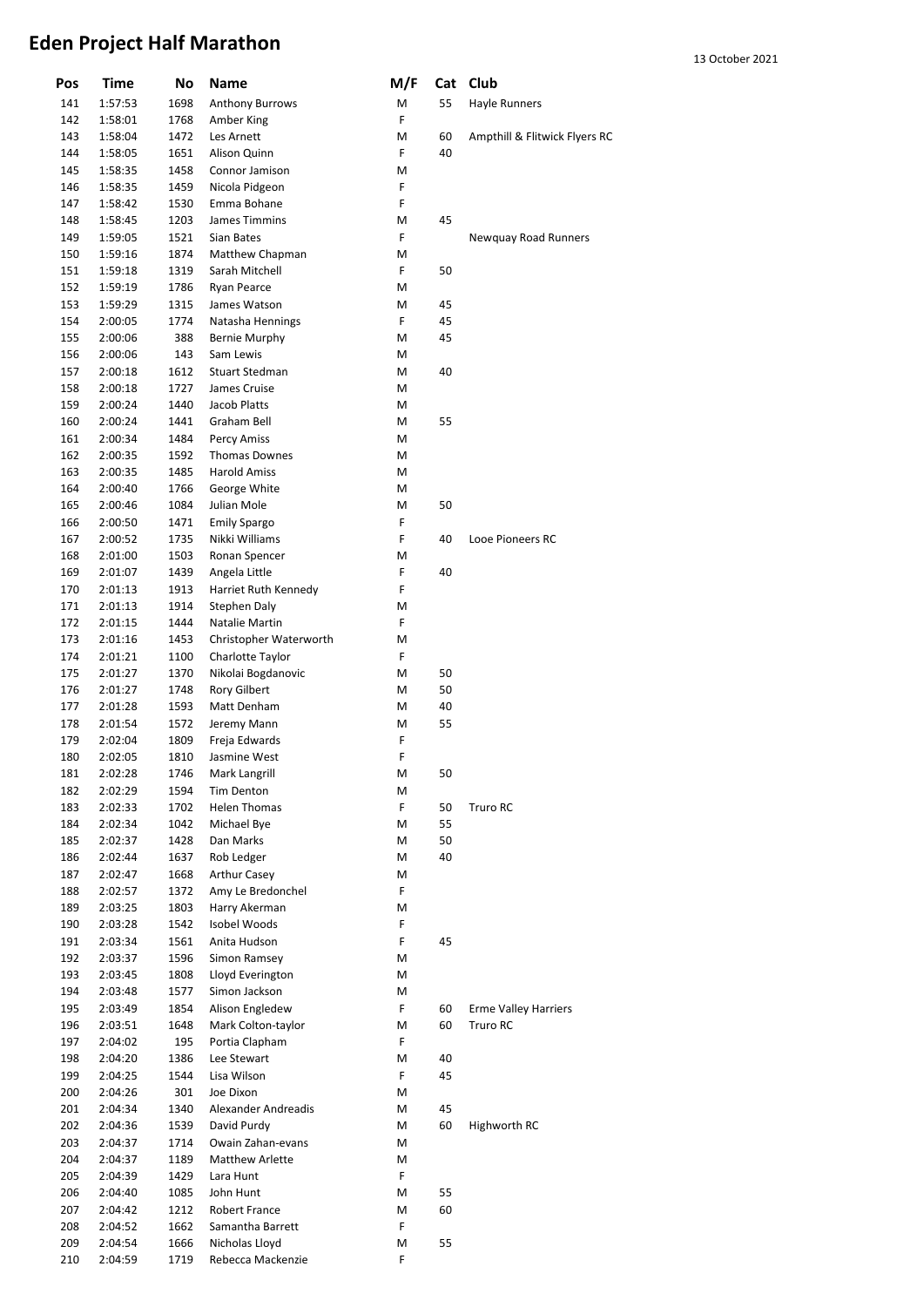| Pos        | Time               | No           | Name                             | M/F    |    | Cat Club                         |
|------------|--------------------|--------------|----------------------------------|--------|----|----------------------------------|
| 211        | 2:04:59            | 1718         | Nicola Mackenzie                 | F      |    |                                  |
| 212        | 2:05:04            | 1787         | Virginija Steponkute             | F      |    |                                  |
| 213        | 2:05:05            | 1839         | Mike Merelie                     | M      | 45 |                                  |
| 214        | 2:05:05            | 1555         | Gemma Budden                     | F      |    |                                  |
| 215        | 2:05:07            | 1678         | Simon Moon                       | M      | 45 |                                  |
| 216        | 2:05:12            | 1706         | Tristan Muller-forster           | M      |    |                                  |
| 217        | 2:05:13            | 1705         | Nick Read                        | М      | 40 |                                  |
| 218        | 2:05:16            | 1380         | <b>Shane Hedges</b>              | М      | 40 |                                  |
| 219        | 2:05:26            | 1580         | <b>Brett Storry</b>              | М      | 55 |                                  |
| 220        | 2:05:29            | 1204         | <b>Tristan Lang</b>              | M      | 45 |                                  |
| 221        | 2:05:34            | 1277         | Kate Wall                        | F      | 40 |                                  |
| 222        | 2:05:51            | 1006         | Linda Wilkie                     | F      | 45 | Carn Runners of Holman           |
| 223        | 2:05:58            | 1725         | <b>Stephen Withers</b>           | M      |    |                                  |
| 224        | 2:06:07            | 1812         | Kylie Johns                      | F      |    | St. Austell Running Club         |
| 225        | 2:06:07            | 1811         | <b>Vicky Oakes</b>               | F      | 45 |                                  |
| 226        | 2:06:08            | 1418         | Natasha Burns                    | F      | 40 |                                  |
| 227        | 2:06:08            | 1419         | <b>Fiona Shetty</b>              | F      | 40 |                                  |
| 228        | 2:06:13            | 1743         | Marie Manly                      | F      |    |                                  |
| 229        | 2:06:27            | 1256         | <b>Samuel Nicholls</b>           | M      |    |                                  |
| 230        | 2:06:30            | 1804         | Alice Lane                       | F      | 50 |                                  |
| 231        | 2:06:30            | 1413         | Alexander Sowerby                | M      |    |                                  |
| 232        | 2:06:35            | 1214         | <b>Rick Huggins</b>              | М      |    |                                  |
| 233        | 2:06:40            | 1003         | Jacqueline Piper                 | F      | 50 | Lonely Goat RC                   |
| 234        | 2:06:43            | 1168         | Elizabeth Bowden                 | F      | 45 | <b>Erme Valley Harriers</b>      |
| 235        | 2:06:50            | 1194         | <b>Clare Parsons</b>             | F      |    |                                  |
| 236        | 2:06:53            | 1568         | Chris North                      | M      |    |                                  |
| 237        | 2:06:56            | 1607         | Isabel Irwin-bowler              | F      |    | St. Austell Running Club         |
| 238        | 2:07:00            | 1153         | Karen Littlechild                | F      | 45 | Corsham RC                       |
| 239        | 2:07:02            | 1490         | Rachel Allerton                  | F      |    |                                  |
| 240        | 2:07:02            | 1802         | Melissa Nicholas                 | F      |    | Hayle Runners                    |
| 241        | 2:07:14            | 1457         | Denise Booth                     | F      | 45 |                                  |
| 242        | 2:07:31            | 1422         | David Leo                        | M      | 40 |                                  |
| 243        | 2:07:31            | 1421         | Laura Higgins                    | F      |    |                                  |
| 244        | 2:07:34            | 1691         | <b>Holly Pearson</b>             | F      |    |                                  |
| 245        | 2:07:40            | 1557         | Rachel Papworth                  | F      |    |                                  |
| 246        | 2:07:40            | 1558         | Sean Papworth                    | M      |    |                                  |
| 247        | 2:07:47            | 1728         | <b>Emily White</b>               | F      |    |                                  |
| 248        | 2:07:47            | 1303         | Louise Hunt                      | F      |    |                                  |
| 249        | 2:07:50            | 1842<br>1622 | Alison Redgrave                  | F      |    |                                  |
| 250        | 2:08:03            |              | Oliver Wyatt                     | M      |    |                                  |
| 251        | 2:08:09            | 1355         | Adam Kefford                     | M      |    |                                  |
| 252<br>253 | 2:08:10<br>2:08:11 | 1816<br>1814 | Finian Mccormick<br>Kate Stevens | М<br>F | 45 | St. Austell Running Club         |
| 254        | 2:08:11            | 1815         | Paul Stevens                     | M      | 45 | St Austell Athletes Running Club |
| 255        | 2:08:15            | 1670         | Gary Swain                       | Μ      | 55 | Hayle Runners                    |
| 256        | 2:08:36            | 1653         | Liam Garry                       | Μ      |    |                                  |
| 257        | 2:08:38            | 1078         | Nicola Jonas                     | F      | 40 |                                  |
| 258        | 2:08:38            | 1079         | Michael Thompson                 | M      | 45 |                                  |
| 259        | 2:08:43            | 1302         | Cassie Pack                      | F      |    |                                  |
| 260        | 2:08:46            | 1092         | Sarah Allen                      | F      | 50 | Carn Runners of Holman           |
| 261        | 2:08:49            | 1724         | <b>Jess Clegg</b>                | F      |    |                                  |
| 262        | 2:09:05            | 1591         | Daniel Vincent                   | М      |    |                                  |
| 263        | 2:09:08            | 1674         | <b>Trevor Lee</b>                | М      | 60 | Truro RC                         |
| 264        | 2:09:10            | 1427         | <b>Bruce Carey</b>               | М      |    |                                  |
| 265        | 2:09:18            | 1395         | Jennine Fisher                   | F      | 40 | Looe Pioneers RC                 |
| 266        | 2:09:18            | 186          | <b>Adrian Colwill</b>            | M      | 45 |                                  |
| 267        | 2:09:26            | 1151         | Claire Best                      | F      | 55 |                                  |
| 268        | 2:09:35            | 1155         | Jane Clarke                      | F      | 40 | Corsham RC                       |
| 269        | 2:09:41            | 1356         | Jamie Lowe                       | М      |    |                                  |
| 270        | 2:09:44            | 1684         | Sam Gilbert                      | М      |    |                                  |
| 271        | 2:09:44            | 1890         | <b>Malcolm Davies</b>            | м      |    | Slinn Allstars                   |
| 272        | 2:09:50            | 1693         | Lewis Clarke                     | М      |    |                                  |
| 273        | 2:09:51            | 1522         | Catherine Croft                  | F      | 45 |                                  |
| 274        | 2:09:53            | 1833         | Paul Atyeo                       | М      | 55 |                                  |
| 275        | 2:10:27            | 1583         | Colin Skelly                     | M      | 40 |                                  |
| 276        | 2:10:42            | 1649         | <b>Hilary Walsgrove</b>          | F      | 55 |                                  |
| 277        | 2:10:46            | 1905         | Davy Tregellas                   | Μ      |    |                                  |
| 278        | 2:10:46            | 1480         | <b>Richard Taite</b>             | М      | 45 |                                  |
| 279        | 2:10:49            | 1327         | Andy Crawford                    | M      | 45 |                                  |
| 280        | 2:10:52            | 1740         | Mike Thorpe                      | M      | 60 |                                  |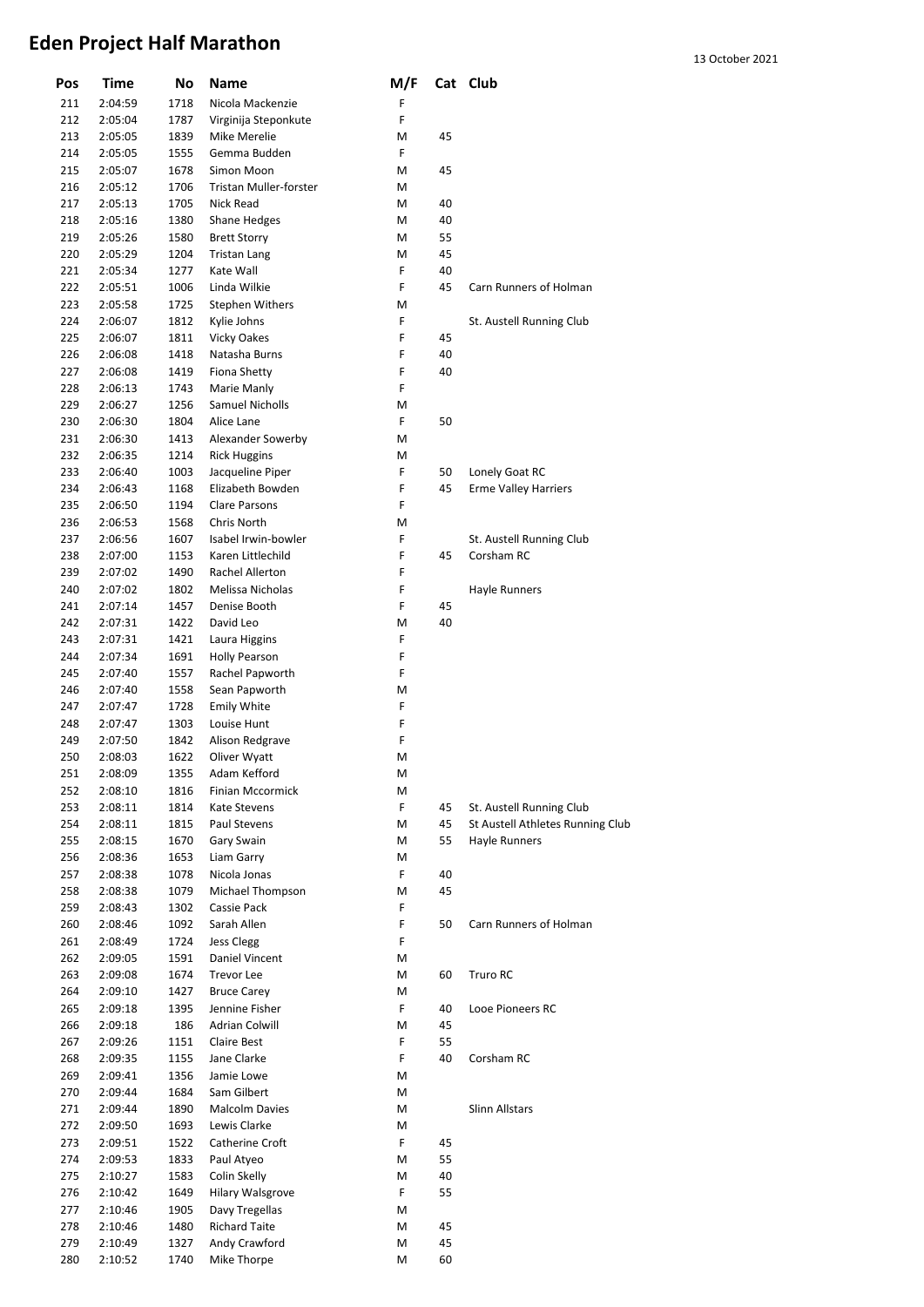| Pos        | Time               | No           | Name                             | M/F    |          | Cat Club                         |
|------------|--------------------|--------------|----------------------------------|--------|----------|----------------------------------|
| 281        | 2:10:53            | 1081         | Jamie Batteson                   | F      | 40       |                                  |
| 282        | 2:10:59            | 1556         | <b>Becky Shering</b>             | F      |          |                                  |
| 283        | 2:11:26            | 1578         | Jack Davies                      | М      |          |                                  |
| 284        | 2:11:29            | 1835         | Sarah Woodland                   | F      | 45       | <b>Bude RATs</b>                 |
| 285        | 2:11:35            | 1397         | Celia Genders                    | F      |          | <b>Dawlish Coasters</b>          |
| 286        | 2:11:37            | 1827         | Claire Emmett                    | F      |          |                                  |
| 287        | 2:11:51            | 1550         | Matthew Purcell-herbert          | М      |          |                                  |
| 288        | 2:11:58            | 1076         | <b>Teresa Roberts</b>            | F      | 55       |                                  |
| 289        | 2:12:07            | 1477         | Alice Harper                     | F      |          |                                  |
| 290<br>291 | 2:12:16<br>2:12:17 | 1532<br>1910 | Alex Mungles                     | М<br>F |          |                                  |
| 292        | 2:12:17            | 1613         | Georgina Young<br>Mike Baldwin   | М      | 55       | Hayle Runners                    |
| 293        | 2:12:19            | 1137         | Jude Millage                     | F      | 60       | <b>Ilfracombe Running Club</b>   |
| 294        | 2:12:19            | 1136         | Debbie Green                     | F      | 40       | Ilfracombe running club          |
| 295        | 2:12:33            | 1091         | Julia Roche                      | F      | 40       |                                  |
| 296        | 2:12:42            | 1776         | Ashley Jones                     | М      |          |                                  |
| 297        | 2:12:44            | 1039         | Gary Sheppard                    | М      | 55       | Highworth RC                     |
| 298        | 2:12:48            | 297          | <b>Ben Rogers</b>                | М      | 40       | <b>Bude RATs</b>                 |
| 299        | 2:12:59            | 1525         | Davina Bohane                    | F      | 60       | Truro RC                         |
| 300        | 2:13:12            | 1600         | <b>Rebecca Sandfors</b>          | F      |          |                                  |
| 301        | 2:13:12            | 1435         | Sarah Levers                     | F      |          |                                  |
| 302        | 2:13:13            | 1520         | Lucy Towe                        | F      |          |                                  |
| 303        | 2:13:22            | 1482         | James Timmins                    | М      | 40       |                                  |
| 304        | 2:13:25            | 1641         | Ryan Pinhammer                   | М      |          | St Austell Athletes Running Club |
| 305        | 2:13:26            | 1348         | <b>Steve Buckley</b>             | М      | 50       |                                  |
| 306        | 2:13:26            | 1907         | Mark Hogg                        | М      | 40       |                                  |
| 307        | 2:13:38            | 1433         | Gerald Allen                     | М      | 45       |                                  |
| 308        | 2:13:39            | 1697         | Lally Mergler                    | F      |          |                                  |
| 309        | 2:13:42            | 1077         | Mike Roberts                     | М      | 60       |                                  |
| 310        | 2:13:54            | 1215         | Jonny Thornton-bryar             | М      |          |                                  |
| 311        | 2:14:10            | 1780         | Daron Walker                     | М      | 40       |                                  |
| 312        | 2:14:12            | 1217         | Philip Brady                     | М      |          |                                  |
| 313<br>314 | 2:14:14<br>2:14:22 | 1818         | Mark Webb                        | М<br>М | 40       | Lonely Goat RC                   |
| 315        | 2:14:22            | 1545<br>1546 | Liam Conway<br>Damian Conway     | М      |          |                                  |
| 316        | 2:14:24            | 1629         | Daniel Jolley                    | М      |          |                                  |
| 317        | 2:14:43            | 1381         | Mark Mcfloyd                     | М      | 40       |                                  |
| 318        | 2:14:50            | 1696         | <b>Matthew Wareham</b>           | М      |          |                                  |
| 319        | 2:14:51            | 1551         | Jennifer Cartwright              | F      |          | Looe Pioneers RC                 |
| 320        | 2:14:51            | 1906         | <b>Martin Williams</b>           | Μ      | 60       |                                  |
| 321        | 2:14:55            | 1579         | Jake Booth                       | M      |          |                                  |
| 322        | 2:15:06            | 1797         | Jade Morse                       | F      |          |                                  |
| 323        | 2:15:19            | 1771         | Emily Marsay                     | F      |          |                                  |
| 324        | 2:15:22            | 1547         | Amanda Francis                   | F      | 50       | Torbay Tri Club                  |
| 325        | 2:15:45            | 1375         | Neil Fleming                     | М      | 45       |                                  |
| 326        | 2:15:50            | 1605         | Holly Payne                      | F      |          | St. Austell Running Club         |
| 327        | 2:15:51            | 177          | Kevan Harper                     | М      |          |                                  |
| 328        | 2:15:59            | 1500         | <b>Thomas Gluyas</b>             | Μ      |          |                                  |
| 329        | 2:16:04            | 1623         | Gillian Overell                  | F      | 50       | St. Austell Running Club         |
| 330        | 2:16:18            | 1585         | Anthony Skelly                   | М      | 55       |                                  |
| 331        | 2:16:22            | 1911         | Lucy Trudgian                    | F      | 45       |                                  |
| 332        | 2:16:24            | 1620         | Daniel Linton                    | М      | 40       |                                  |
| 333        | 2:16:29            | 1559         | Jamie Chapman                    | М      |          |                                  |
| 334        | 2:16:31            | 1087         | Sue Learoyd-smith                | F      | 50       | Highworth RC                     |
| 335        | 2:16:35            | 1371         | David Woodward                   | М      | 40       |                                  |
| 336        | 2:16:53            | 1176         | Kylie Comyn                      | F<br>F | 40<br>45 | <b>Teignbridge Trotters</b>      |
| 337<br>338 | 2:16:53<br>2:16:54 | 1734         | Miranda Honey<br>Rebecca Kipping | F      |          | <b>Worthing Striders</b>         |
| 339        | 2:16:57            | 1899<br>1723 | Rhian Osborne                    | F      | 40       | Cardiff AAC                      |
| 340        | 2:16:58            | 1150         | <b>Christine Bott</b>            | F      | 40       | Corsham RC                       |
| 341        | 2:16:58            | 1154         | Carol Johnson                    | F      | 55       | Corsham RC                       |
| 342        | 2:16:59            | 1233         | Michael Brereton                 | М      | 40       |                                  |
| 343        | 2:17:09            | 1152         | Mark Jones                       | М      | 55       | Swindon Striders                 |
| 344        | 2:17:17            | 1431         | <b>Emily Shields</b>             | F      |          |                                  |
| 345        | 2:17:39            | 1897         | Nick Voke                        | М      |          |                                  |
| 346        | 2:17:40            | 1509         | Gary Egan                        | М      | 50       |                                  |
| 347        | 2:17:54            | 1857         | Kathryn Maunder                  | F      | 45       |                                  |
| 348        | 2:18:12            | 1675         | Ryan Villaflor                   | М      |          |                                  |
| 349        | 2:18:28            | 1701         | Mark Reed                        | М      | 40       |                                  |
| 350        | 2:18:36            | 1461         | Lisa Reed                        | F      |          |                                  |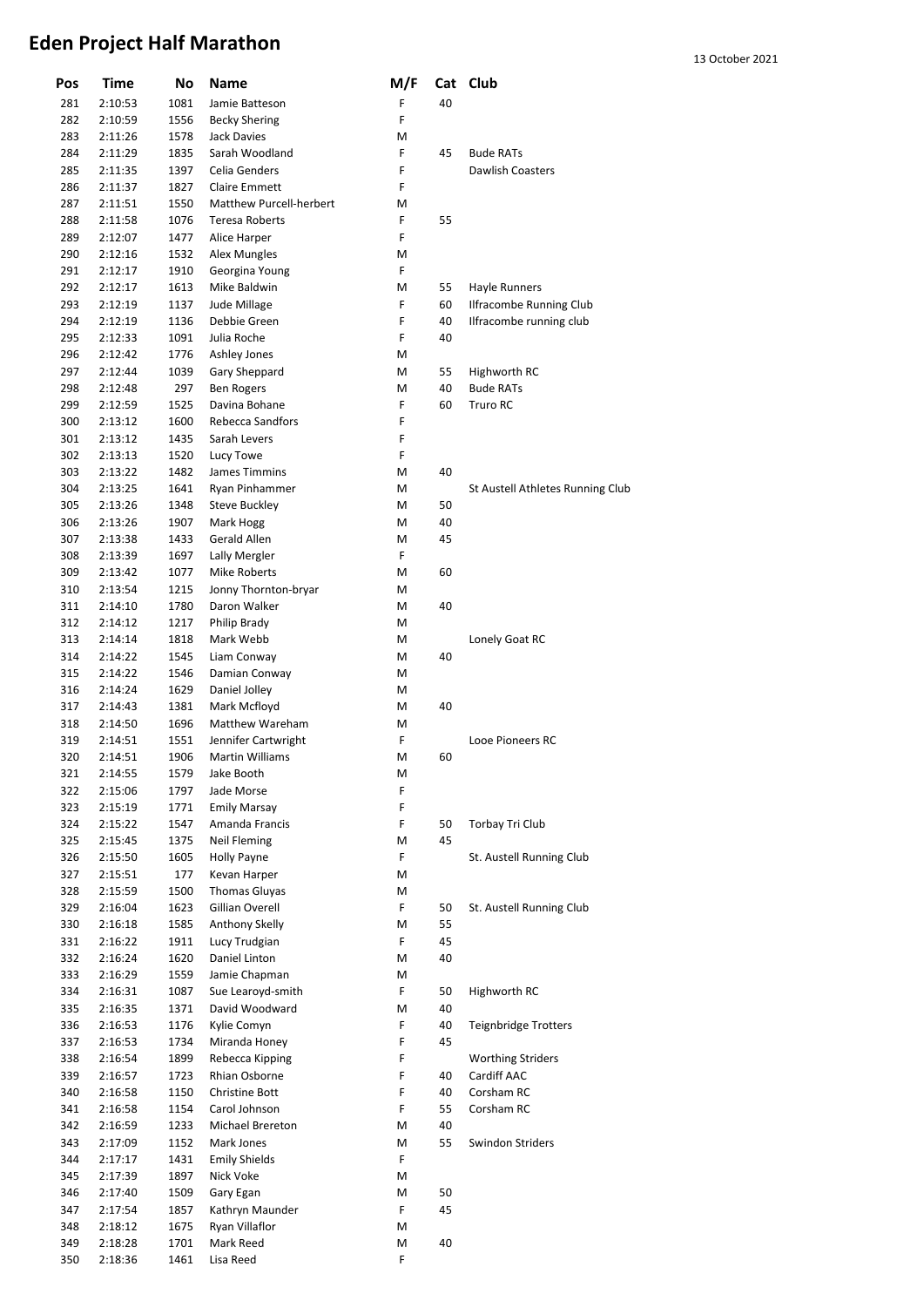| Pos        | Time               | No           | Name                           | M/F    |          | Cat Club                       |
|------------|--------------------|--------------|--------------------------------|--------|----------|--------------------------------|
| 351        | 2:18:41            | 1534         | James Uren                     | M      |          |                                |
| 352        | 2:18:44            | 1837         | Abbie Hughes                   | F      |          |                                |
| 353        | 2:18:46            | 1466         | Jade Campbell                  | F      |          |                                |
| 354        | 2:18:48            | 1260         | Michael Edmondson              | M      | 40       |                                |
| 355        | 2:18:48            | 1507         | <b>Baptiste Croza</b>          | М      |          |                                |
| 356        | 2:19:06            | 1116         | Julie Oxenham                  | F      | 45       | <b>Bodmin Road Runners</b>     |
| 357        | 2:19:24            | 1349         | Eoin Lynch                     | М      | 40       |                                |
| 358        | 2:19:25            | 84           | David Mayo                     | M      | 40       |                                |
| 359        | 2:19:36            | 1778         | Courtney Jago                  | F      |          |                                |
| 360        | 2:19:36            | 1864         | Aidan Bell                     | M      |          |                                |
| 361        | 2:19:43            | 1761         | Clare Arthur                   | F      | 40       | <b>Fremington Trailblazers</b> |
| 362        | 2:19:43            | 1760         | Julia Powell                   | F      | 60       |                                |
| 363        | 2:19:50            | 1088         | Katie Baker                    | F      |          |                                |
| 364        | 2:20:01            | 1170<br>1813 | Nicola Richards<br>Kevin Allen | F<br>M | 45<br>55 |                                |
| 365<br>366 | 2:20:01<br>2:20:08 | 1851         | Nicky Brenton                  | F      | 50       | Lonely Goat RC                 |
| 367        | 2:20:23            | 1361         | <b>April Hayes</b>             | F      |          |                                |
| 368        | 2:20:23            | 1792         | Katie Lawson                   | F      |          |                                |
| 369        | 2:20:36            | 1796         | Jules Williams                 | F      |          |                                |
| 370        | 2:20:42            | 1499         | <b>Judy Gluyas</b>             | F      | 55       |                                |
| 371        | 2:20:50            | 1775         | Ioannis Antoniou               | M      | 40       |                                |
| 372        | 2:20:58            | 1537         | Joline Gunther                 | F      |          |                                |
| 373        | 2:21:04            | 1893         | Matt Holmes                    | M      |          |                                |
| 374        | 2:21:13            | 1763         | Ben Stothard                   | M      |          |                                |
| 375        | 2:21:25            | 1628         | Elysia Merenda                 | F      |          |                                |
| 376        | 2:21:34            | 1627         | Nicola Emmett                  | F      | 45       | <b>Bude RATs</b>               |
| 377        | 2:21:43            | 1365         | <b>Heather Love</b>            | F      | 40       |                                |
| 378        | 2:21:46            | 1619         | <b>Emily Linton</b>            | F      |          |                                |
| 379        | 2:22:06            | 1199         | Nigel Worth                    | M      | 50       |                                |
| 380        | 2:22:08            | 1621         | Laura Robins                   | F      | 40       |                                |
| 381        | 2:22:27            | 1317         | Graham Laidler                 | M      | 45       |                                |
| 382        | 2:22:28            | 1722         | Kate Fowle                     | F      | 40       |                                |
| 383        | 2:22:42            | 106          | Paul Smith                     | M      | 45       |                                |
| 384        | 2:22:45            | 1685         | Sarah Douglas                  | F      | 40       | St. Austell Running Club       |
| 385        | 2:22:47            | 66           | <b>Richard Hill</b>            | M      | 50       | South West Road Runners        |
| 386        | 2:22:51            | 1073         | <b>Steve Rhodes</b>            | М      | 60       | Highworth RC                   |
| 387        | 2:23:12            | 1887         | Kara Hill                      | F      |          |                                |
| 388        | 2:23:14            | 1253         | <b>Rosalind Southward</b>      | F      | 40       |                                |
| 389        | 2:23:24            | 1489         | Jackie Sutton                  | F      | 50       |                                |
| 390        | 2:23:33            | 1447         | Penny Maisey                   | F      | 50       |                                |
| 391        | 2:23:35            | 1265         | Matthew Barnard                | М      |          |                                |
| 392        | 2:23:38            | 1125         | Kelly Norgate                  | F      |          |                                |
| 393        | 2:23:41            | 1634         | Thomas Powlesland              | Μ      |          |                                |
| 394        | 2:23:43            | 1886         | Dave Paull                     | М      | 40       |                                |
| 395        | 2:23:47            | 1665         | Nicholas Hayden                | М      | 45       |                                |
| 396        | 2:23:48            | 1846         | Anna Staevska                  | F      | 40       |                                |
| 397        | 2:23:58            | 1237         | Tom Evans                      | Μ      |          |                                |
| 398        | 2:23:58            | 1758         | Nicky Jones                    | F      | 40       |                                |
| 399        | 2:23:59            | 1247         | Nikita Archer                  | F      |          |                                |
| 400        | 2:24:09            | 1294         | <b>Scott Briggs</b>            | Μ      |          |                                |
| 401        | 2:24:14            | 1445         | Sally Fletcher                 | F      | 55       | St. Austell Running Club       |
| 402        | 2:24:20            | 1118         | Mark Hamilton<br>Louise Burton | Μ<br>F | 60       | Lonely Goat RC                 |
| 403<br>404 | 2:24:41            | 122<br>1322  | Lisa Nickel                    | F      | 40       | <b>Bere Alston Trekkers</b>    |
| 405        | 2:24:56<br>2:25:14 | 1581         | Alison Holmes                  | F      | 50       |                                |
| 406        | 2:25:18            | 1478         | Helen Dean                     | F      | 40       |                                |
| 407        | 2:25:19            | 1479         | Andrew Dean                    | М      | 40       |                                |
| 408        | 2:25:38            | 1879         | Daniel Sims                    | М      |          |                                |
| 409        | 2:25:39            | 1080         | Adrian Ruffin                  | м      | 50       |                                |
| 410        | 2:25:49            | 1618         | Rhys Dedman- Harris            | М      |          |                                |
| 411        | 2:26:06            | 1126         | Kirsti Smith                   | F      |          |                                |
| 412        | 2:26:42            | 1035         | <b>Tamar Dean</b>              | F      | 40       |                                |
| 413        | 2:26:44            | 256          | Nima Nouri                     | М      |          |                                |
| 414        | 2:26:52            | 1757         | <b>Melanie Nickless</b>        | F      | 45       |                                |
| 415        | 2:26:58            | 1055         | Vinny Colley                   | F      | 55       | Highworth RC                   |
| 416        | 2:27:09            | 1689         | Ian Mills                      | М      | 50       |                                |
| 417        |                    |              |                                |        |          |                                |
|            |                    |              |                                |        |          |                                |
|            | 2:27:19            | 1159         | Kerrie Parker<br>Simon Burt    | F      | 45       | <b>Bodmin Road Runners</b>     |
| 418<br>419 | 2:27:46<br>2:28:16 | 1533<br>1158 | Ryan Mcfarlane                 | М<br>М | 60<br>40 |                                |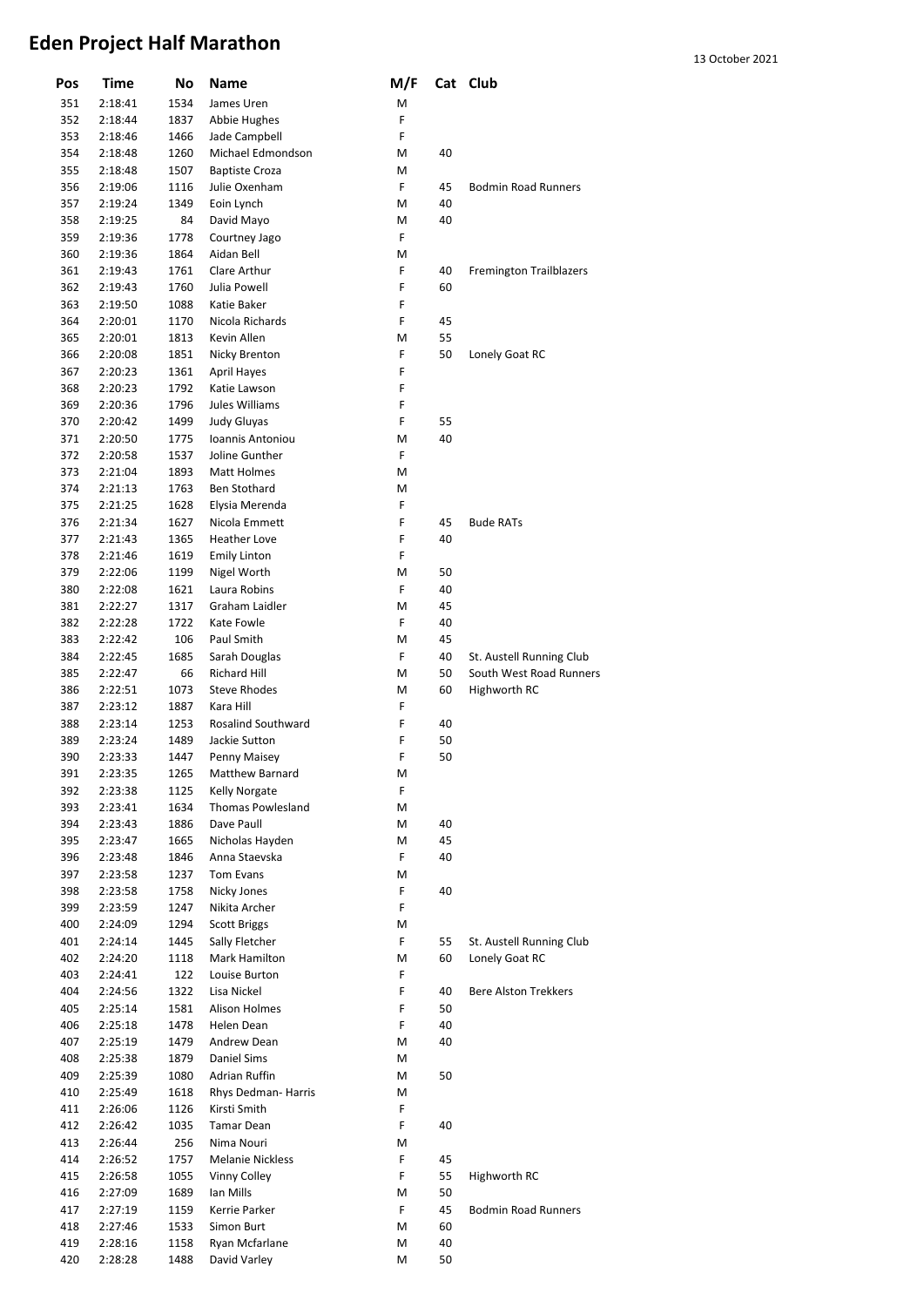| Pos        | Time               | No           | Name                                       | M/F    | Cat      | Club                          |
|------------|--------------------|--------------|--------------------------------------------|--------|----------|-------------------------------|
| 421        | 2:28:34            | 1218         | Pieter Van Olst                            | M      | 55       | Highworth RC                  |
| 422        | 2:28:37            | 1206         | Sarah Booker                               | F      | 50       | <b>Falmouth RRC</b>           |
| 423        | 2:28:38            | 1759         | Sally Martin                               | F      | 45       | <b>Falmouth RRC</b>           |
| 424        | 2:28:39            | 1305         | Rowena Kibblewhite                         | F      | 45       | <b>Bromley Veterans AC</b>    |
| 425        | 2:28:39            | 1308         | Siobhan Yates                              | F      | 45       |                               |
| 426        | 2:28:48            | 1900         | Daniel Beech                               | М      |          |                               |
| 427        | 2:28:59            | 1673         | Sarah Conway                               | F      | 40       |                               |
| 428        | 2:29:00            | 1464         | Oliver Conway                              | М      | 40       |                               |
| 429        | 2:29:01            | 1300         | Hayley Chandler                            | F      |          |                               |
| 430        | 2:29:03            | 1751         | Amanda Berridge                            | F      | 40       | <b>Truro RC</b>               |
| 431        | 2:29:03            | 1769         | Helen Dodwell                              | F      | 45       |                               |
| 432        | 2:29:08            | 1390         | Zoe Chapman                                | F      |          |                               |
| 433        | 2:29:08            | 1086         | John Cooper                                | М      | 60       |                               |
| 434        | 2:29:26            | 1082         | Sally Bowden                               | F      | 55       | Newquay Road Runners          |
| 435        | 2:29:30            | 1904         | Alexandra Rutishauser                      | F      | 40       | <b>East London Runners</b>    |
| 436<br>437 | 2:29:36<br>2:29:42 | 1316<br>216  | <b>Matthew Morgan</b><br>Nicholas Saunders | М<br>М | 45<br>40 |                               |
| 438        | 2:30:13            | 1406         | Ivor Oatway                                | М      |          | Plymouth Triathlon Club       |
| 439        | 2:30:13            | 1404         | <b>Tomasz Rosinski</b>                     | Μ      | 45       |                               |
| 440        | 2:30:21            | 1452         | Jan Burbie                                 | F      | 55       | Dudley Kingswinford RC        |
| 441        | 2:30:23            | 1053         | Caroline Pegram                            | F      | 40       |                               |
| 442        | 2:30:23            | 1318         | <b>Helen Hunter</b>                        | F      | 45       |                               |
| 443        | 2:30:55            | 1350         | Stephen Hicks-beasant                      | М      | 40       |                               |
| 444        | 2:30:56            | 1511         | Jordan Hammond                             | М      |          |                               |
| 445        | 2:30:56            | 1508         | <b>Tamsin Williams</b>                     | F      |          |                               |
| 446        | 2:31:08            | 1549         | Monica Pitts-robinson                      | F      |          |                               |
| 447        | 2:31:08            | 1548         | Richard Pitts-robinson                     | M      |          |                               |
| 448        | 2:31:11            | 1105         | <b>Terry King</b>                          | F      | 60       | <b>East Cornwall Harriers</b> |
| 449        | 2:31:12            | 1197         | Rich Hague                                 | M      | 45       |                               |
| 450        | 2:31:13            | 1198         | Kerry Hague                                | F      | 45       |                               |
| 451        | 2:31:55            | 1271         | <b>Christopher Roberts</b>                 | M      |          |                               |
| 452        | 2:32:02            | 1710         | Susan Powell                               | F      | 50       | <b>Falmouth RRC</b>           |
| 453        | 2:32:02            | 1711         | Nick Kelly                                 | M      | 45       |                               |
| 454        | 2:32:07            | 1616         | Kim Milton                                 | F      | 45       |                               |
| 455        | 2:32:08            | 181          | Chris Flanigan                             | М      |          |                               |
| 456<br>457 | 2:32:09<br>2:32:45 | 1262<br>1196 | Paul Hicken<br>Timothy Chan                | М<br>М | 45       |                               |
| 458        | 2:33:03            | 1683         | Matthew Ruse                               | М      |          |                               |
| 459        | 2:33:03            | 1603         | <b>Toby Brown</b>                          | M      |          |                               |
| 460        | 2:33:13            | 1363         | Melissa Pinfield                           | F      | 45       | <b>Bere Alston Trekkers</b>   |
| 461        | 2:33:14            | 1498         | Morwenna Bennett                           | F      | 55       |                               |
| 462        | 2:33:16            | 1491         | Heather Walker                             | F      |          |                               |
| 463        | 2:33:19            | 137          | Louise Sworn                               | F      |          |                               |
| 464        | 2:33:19            | 1470         | Jenny Shipley                              | F      |          |                               |
| 465        | 2:33:32            | 1755         | Miriam Leyshon                             | F      |          |                               |
| 466        | 2:33:32            | 1754         | Daisy Booker                               | F      |          | <b>Falmouth RRC</b>           |
| 467        | 2:33:34            | 1110         | Emma Thomson                               | F      | 40       |                               |
| 468        | 2:33:34            | 1113         | Gemma Barnett                              | F      |          | Highworth RC                  |
| 469        | 2:34:16            | 1242         | Yvonne Feasey                              | F      | 55       |                               |
| 470        | 2:34:20            | 1822         | Lorna Mulvihill                            | F      |          | <b>Plymouth Striders</b>      |
| 471        | 2:34:37            | 1881         | Pippa Pyrah                                | F      | 40       |                               |
| 472<br>473 | 2:34:59<br>2:35:03 | 1582<br>1552 | Sally Griffiths<br>Grace Stearn            | F<br>F | 45<br>50 |                               |
| 474        | 2:35:16            | 264          | Nicola Bonfield                            | F      | 55       |                               |
| 475        | 2:35:23            | 1160         | Lesley Taphouse                            | F      | 55       | <b>Bodmin Road Runners</b>    |
| 476        | 2:35:30            | 39           | <b>Tracy Smith</b>                         | F      |          |                               |
| 477        | 2:35:38            | 1301         | Catharine Carew Hunt                       | F      |          |                               |
| 478        | 2:36:00            | 1054         | <b>Brian Pegram</b>                        | М      | 45       |                               |
| 479        | 2:36:18            | 1486         | Lucy Rowbotham                             | F      |          |                               |
| 480        | 2:36:27            | 1069         | <b>Tony Milne</b>                          | М      | 55       |                               |
| 481        | 2:36:46            | 1856         | Peter Reynolds                             | М      |          |                               |
| 482        | 2:36:54            | 1588         | Simon Young                                | М      |          |                               |
| 483        | 2:36:54            | 286          | Lisa Stockley                              | F      | 50       |                               |
| 484        | 2:37:01            | 1638         | Mark Lawther                               | М      | 50       |                               |
| 485        | 2:37:10            | 1046         | Sara Rose                                  | F      | 50       |                               |
| 486        | 2:37:18            | 1889         | Kayleigh Williams                          | F      |          | Slinn Allstars                |
| 487        | 2:37:19            | 1523         | Sibgha Badool                              | F      |          |                               |
| 488<br>489 | 2:37:19<br>2:37:33 | 1524<br>1562 | <b>Matthew Rogers</b><br>Katie Ledger      | М<br>F |          |                               |
| 490        | 2:37:33            | 1254         | John Boulton                               | М      | 40       |                               |
|            |                    |              |                                            |        |          |                               |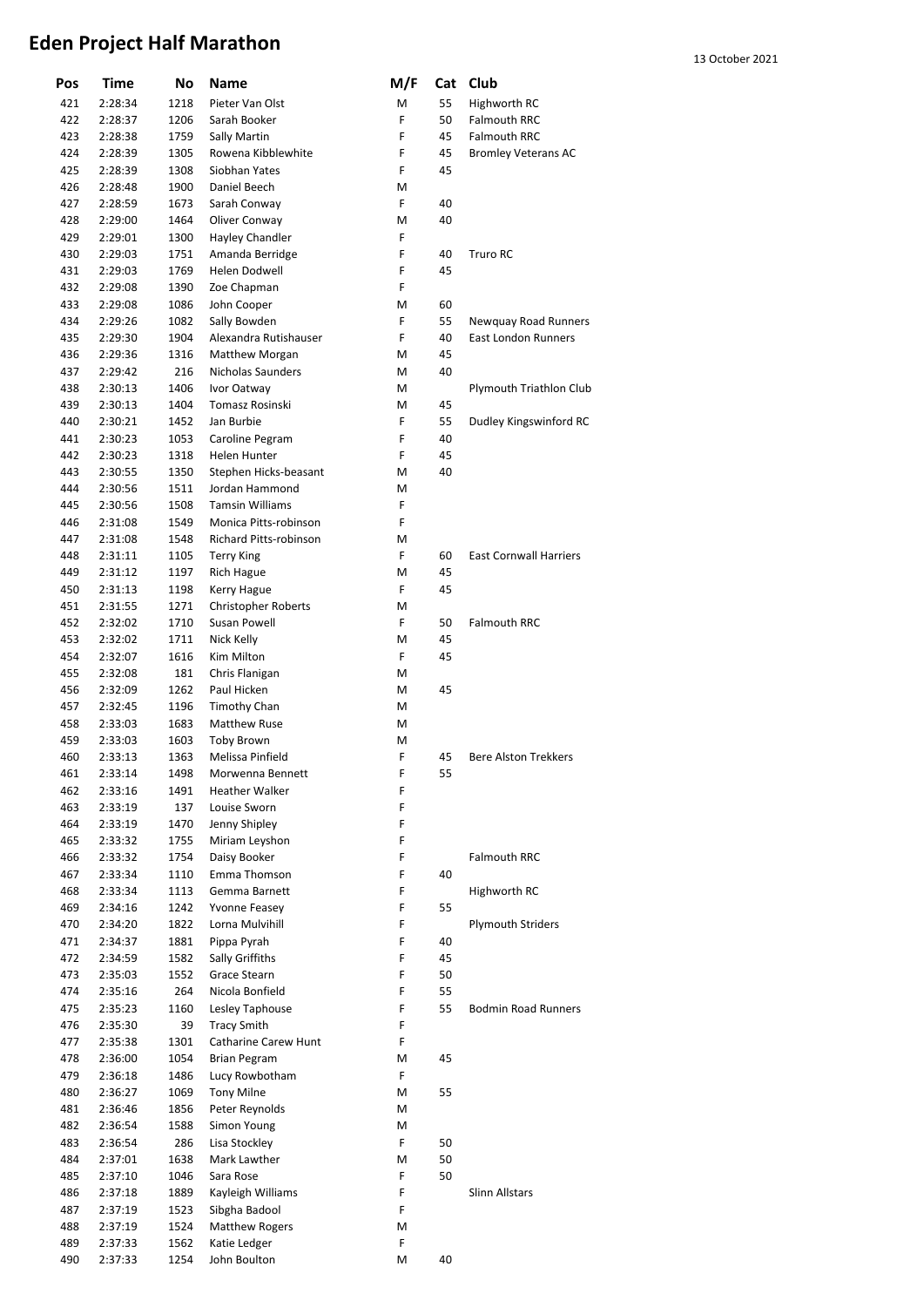| Pos | Time    | No           | <b>Name</b>             | M/F    |    | Cat Club                      |
|-----|---------|--------------|-------------------------|--------|----|-------------------------------|
| 491 | 2:37:44 | 1892         | Chloe Balmer            | F      |    |                               |
| 492 | 2:37:44 | 1866         | <b>Stuart Balmer</b>    | М      |    |                               |
| 493 | 2:37:53 | 1067         | Nicola Vosper           | F      | 60 | <b>Bodmin Road Runners</b>    |
| 494 | 2:37:54 | 1066         | Francis Vosper          | Μ      | 60 | <b>Bodmin Road Runners</b>    |
| 495 | 2:37:54 | 1037         | Sarah Ross              | F      | 55 | Launceston Road Runners       |
| 496 | 2:38:08 | 1901         | <b>Lucy Phillips</b>    | F      |    |                               |
| 497 | 2:38:21 | 1446         | Geraldine Blake         | F      | 50 | <b>Brecon AC</b>              |
| 498 | 2:38:51 | 1483         | David Newman            | Μ      | 60 |                               |
| 499 | 2:39:03 | 1050         | Michelle Younger        | F      | 60 |                               |
| 500 | 2:39:35 | 1732         | Nicholas Champion       | M      | 50 |                               |
| 501 | 2:40:17 | 1368         | Kate Medhurst           | F      | 40 | <b>Bere Alston Trekkers</b>   |
| 502 | 2:40:31 | 1014         | Nikki Pritchard         | F      | 40 | <b>East Cornwall Harriers</b> |
| 503 | 2:40:31 | 1259         | Sarah Steed             | F      | 45 | <b>East Cornwall Harriers</b> |
| 504 | 2:40:32 | 1858         | Jeanette Turpin         | F      | 45 | <b>East Cornwall Harriers</b> |
| 505 | 2:40:40 | 1721         | Samantha Ewart          | F      | 45 | St. Austell Running Club      |
| 506 |         | 1401         | Rebecca Brewer          | F      | 45 |                               |
|     | 2:41:02 |              |                         |        |    |                               |
| 507 | 2:41:10 | 1517         | Caroline Varley         | F<br>F |    |                               |
| 508 | 2:41:23 | 1493<br>1729 | Jo Burton               |        | 45 |                               |
| 509 | 2:41:32 |              | Robert Peerman          | Μ      |    |                               |
| 510 | 2:41:38 | 1902         | Eliza Watts             | F      |    |                               |
| 511 | 2:42:10 | 1860         | Amiel Celocia           | M      | 40 |                               |
| 512 | 2:42:18 | 1736         | Dawn Hadfield-young     | F      | 50 | St. Austell Running Club      |
| 513 | 2:42:35 | 1326         | Emma Jennings           | F      |    |                               |
| 514 | 2:42:38 | 1738         | <b>Beth Copley</b>      | F      | 45 |                               |
| 515 | 2:42:50 | 1604         | Natalia Rozario         | F      |    |                               |
| 516 | 2:42:56 | 1306         | Christy Thurlow         | F      | 45 |                               |
| 517 | 2:42:57 | 1310         | Suze Kay                | F      | 40 |                               |
| 518 | 2:43:05 | 1333         | Samantha Binding        | F      | 45 |                               |
| 519 | 2:43:35 | 1487         | Richard Rowbotham       | Μ      |    |                               |
| 520 | 2:44:26 | 1058         | <b>Trudy Hurford</b>    | F      | 45 | <b>Lliswerry Runners</b>      |
| 521 | 2:44:52 | 1376         | <b>Kerry Fleming</b>    | F      | 50 |                               |
| 522 | 2:45:07 | 1052         | <b>Richard Reynolds</b> | Μ      | 60 |                               |
| 523 | 2:45:07 | 1602         | Paul Crum               | М      | 50 |                               |
| 524 | 2:45:08 | 1609         | Eoin Stockdale          | Μ      | 50 | Carn Runners of Holman        |
| 525 | 2:45:15 | 1323         | Martin Rye              | M      | 45 | Highworth RC                  |
| 526 | 2:45:17 | 1865         | Gemma Wotherspoon       | F      |    |                               |
| 527 | 2:46:08 | 1538         | <b>Teresa Morris</b>    | F      | 40 |                               |
| 528 | 2:46:20 | 1655         | Fiona Russell           | F      | 50 | <b>Truro RC</b>               |
| 529 | 2:46:27 | 1331         | Ellie Brittain-long     | F      |    |                               |
| 530 | 2:46:28 | 1658         | Lin Russell             | F      | 55 |                               |
| 531 | 2:46:30 | 1531         | Millie Ewing            | F      |    |                               |
| 532 | 2:46:39 | 1005         | Victoria Thomas         | F      | 45 | Lonely Goat RC                |
| 533 | 2:46:47 | 1553         | David Lewis             | М      | 40 | Lonely Goat RC                |
| 534 | 2:46:57 | 1328         | <b>Mick Norris</b>      | М      | 55 |                               |
| 535 | 2:46:58 | 1330         | Josie Yabsley           | F      |    |                               |
| 536 | 2:47:30 | 1784         | Caroline Williams       | F      | 50 | 100 Marathon Club             |
| 537 | 2:47:32 | 1097         | Julia Fuery             | F      | 50 |                               |
| 538 | 2:47:32 | 1104         | Alison Williams         | F      | 55 |                               |
| 539 | 2:47:51 | 1379         | Rachel Farmer           | F      |    |                               |
| 540 | 2:47:51 | 1373         | Maria White             | F      |    |                               |
| 541 | 2:48:49 | 1325         | Cassie Adams            | F      | 40 |                               |
| 542 | 2:48:52 | 1841         | David Hughson           | М      | 40 |                               |
| 543 | 2:49:02 | 1541         | Ffion Mitchell          | F      |    |                               |
| 544 | 2:50:24 | 1554         | Alice Field             | F      |    |                               |
| 545 |         | 1275         |                         | F      | 55 |                               |
|     | 2:50:25 |              | Norma House             | F      |    |                               |
| 546 | 2:50:27 | 1438         | Jane Orme               |        |    |                               |
| 547 | 2:50:42 | 1878         | Susan Williams          | F      | 45 |                               |
| 548 | 2:53:11 | 1707         | Catrin Matthias         | F      | 45 |                               |
| 549 | 2:53:30 | 1430         | Jacey Price             | F      |    |                               |
| 550 | 2:54:40 | 1338         | Yasemin Demir           | F      |    |                               |
| 551 | 2:54:40 | 1870         | Jasmine Mustafa         | F      |    |                               |
| 552 | 2:55:43 | 1789         | <b>Emma Grigg</b>       | F      | 45 | Lonely Goat RC                |
| 553 | 2:55:43 | 1072         | Peter Harris            | М      | 60 |                               |
| 554 | 2:56:07 | 1389         | Sarah Williams          | F      |    |                               |
| 555 | 2:56:08 | 1068         | April Milne             | F      | 50 |                               |
| 556 | 2:56:13 | 1647         | Samantha Woods          | F      | 40 |                               |
| 557 | 2:56:26 | 1894         | <b>Frances Riley</b>    | F      |    | Lonely Goat RC                |
| 558 | 2:56:26 | 1243         | <b>Beth Briggs</b>      | F      |    | Lonely Goat RC                |
| 559 | 2:57:04 | 1450         | <b>Bella Crawford</b>   | F      | 45 |                               |
| 560 | 2:58:25 | 1008         | Pam Chadwick            | F      | 55 |                               |